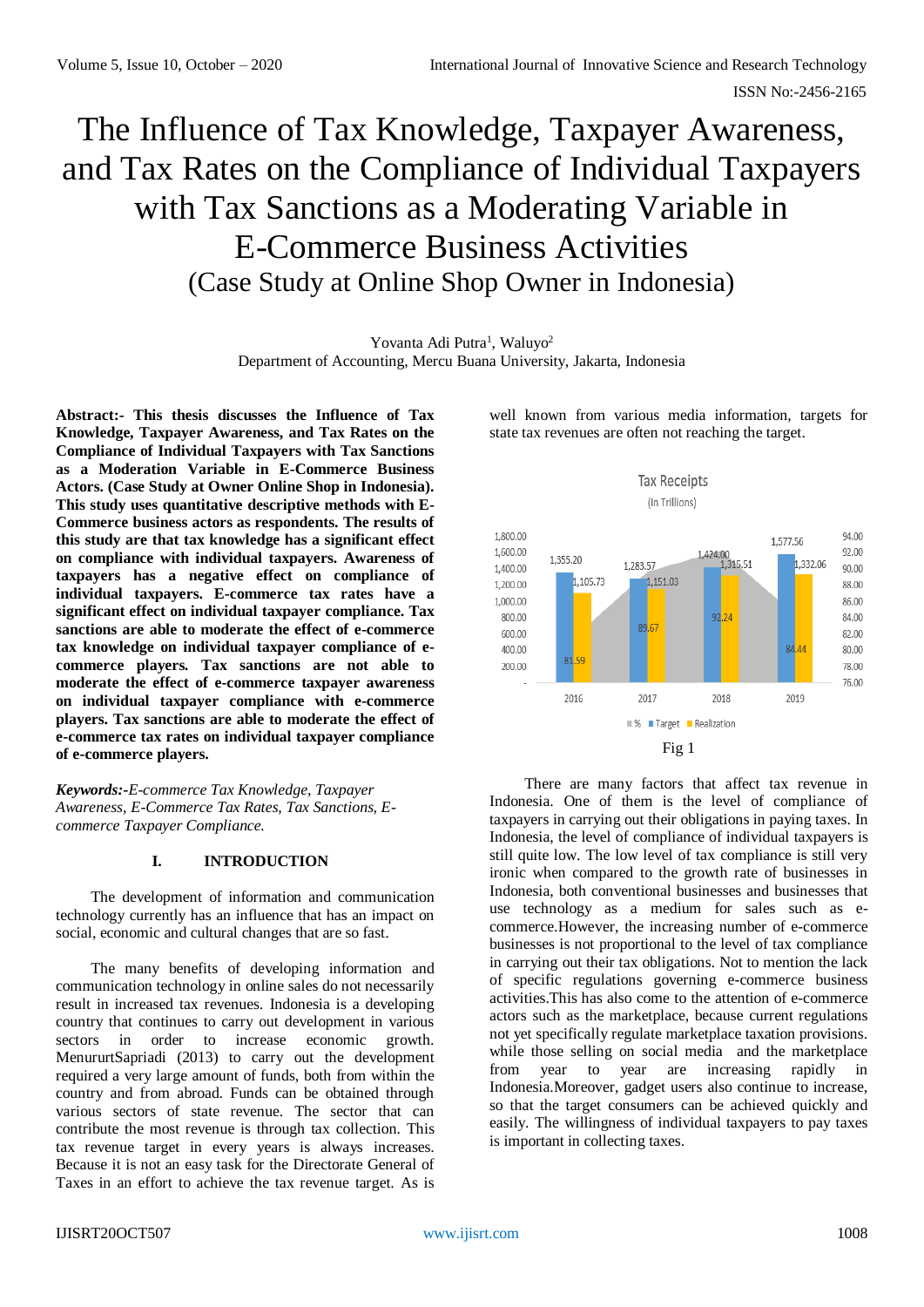## **II. LITERATURE REVIEW, FRAMEWORK AND HYPOTESIS**

## *A. Literature Review*

# *Stewardship Theory*

Stewardship theory explains that management is not motivated by the goals of the individual but rather is aimed at their main outcome goals for the benefit of an organization. This theory assumes a strong relationship between success and satisfaction of an organization. Organizational success illustrates the maximization of group utility and management. Maximizing the utility of this group will ultimately maximize the interests of individuals in a group of these organizations (Donaldson and Davis 2017). In this case the Government will try its best to run the government to achieve its goals in improving people's welfare.

Stewardship theory is relevant to explain how the government in providing tax knowledge to taxpayers, tax rates and sanctions applied aims to regulate every action in accordance with the law and also the socialization of the government to taxpayers as e-commerce businesses actors. In this study stewardship theory discusses the relationship between government and taxpayers, where the government has the aim to provide facilities for taxpayers who have businesses in the e-commerce sector.

# *Taxpayer Compliance*

Compliance means obeying a rules.So it can be interpreted that taxpayer compliance is an obedient of taxpayers in carrying out tax rights and obligations in accordance with applicable tax laws.Tax compliance is a condition where taxpayers fulfill all tax obligations and carry out their tax rights (Abdul Rahman 2010).

# *Tax Knowledge*

Tax is a mandatory contribution in the form of money or goods collected by the authorities based on legal norms, in order to cover the costs of producing collective goods and services in achieving public welfare (Waluyo, 2016: 4). While tax knowledge is tax information that can be used by taxpayers as a basis for acting, making decisions, and for taking certain directions or strategies with respect to the implementation of their rights and obligations in the field of taxation (Veronica, 2009). The concept of tax knowledge or understanding according to (Siti Kurnia Rahayu 2010) namely taxpayers must include:

1) Knowledge of General Provisions and Tax Procedures

- 2) Knowledge of the Taxation System in Indonesia
- 3) Knowledge of the Taxation Function

## *Taxpayer Awareness*

Taxpayer Awareness is a condition where taxpayers understand and know about taxation.Taxpayer awareness is needed because if the taxpayer has been aware to pay his tax obligations, taxpayer compliance will be fulfilled so that tax payments will increase and the problem of taxpayers who

are reluctant to pay taxes will decrease.Public awareness in paying taxes can also be interpreted as a form of moral attitude that contributes to support the country's development and seeks to comply with all regulations that have been set by the government so that it can be forced on taxpayers.

# *Tax Rates*

Tax rate is a number or percentage used to calculate the amount of tax or the amount of tax owed.Until now ecommerce tax rates are equated with the imposition of MSME taxes (*Pajak UMKM*), namely Final Income Tax. Final PPh rates set by the government in accordance with Government Regulation (PP) Number 23 of 2018 are 0.5%.

# *Tax Sanctions*

Tax sanctions can occur due to violations of taxpayers for actions that are not in accordance with tax regulations. According to Law No. 28 of 2007 concerning General Provisions and Tax Procedures mentioned there are two types of sanctions, namely:

- 1. Administrative sanctions consisting of:
- a. Administrative sanctions in the form of fines.
- b. Administrative sanctions consist of interest.
- c. Administrative sanctions in the form of increases.
- 2. Criminal sanctions, consisting of:
- a. Detention.
- b. Imprisonment.

## *B. FRAMEWORK*

 *The effect of tax knowledge on the compliance of individual e-commerce taxpayers.*

Tax knowledge serves as a guideline for taxpayers in carrying out their tax obligations, namely calculating, paying and reporting the amount of tax that must be paid. According to Chatarina Ayu Lestari, in her study entitled The Effect of Tax Knowledge and Understanding Government Regulation No. 46 of 2013 on Taxpayer Compliance shows that taxpayer knowledge has a positive effect on taxpayer compliance.The more tax knowledge possessed by the taxpayer, the taxpayer will be more obedient in fulfilling his tax obligations.Conversely, due to lack of knowledge, taxpayers do not understand the procedures & provisions in taxation which causes a decrease in tax compliance levels.

However, according to Afrizal Tahar on his research entitled Tax Knowledge Influence, Local Government Service Quality and Taxpayer Awareness of Taxpayer Compliance in Land and Building Tax Payments shows the results that tax knowledge has a negative effect on taxpayer compliance.

## *The effect of taxpayer awareness on the compliance of individual e-commerce taxpayers.*

Awareness of taxpayers is the attitude of taxpayers who have understood and are willing to carry out their obligations to pay taxes and have reported all of their income without being hidden in accordance with applicable regulations (Adi Purnomo, 2012).Taxpayers who have a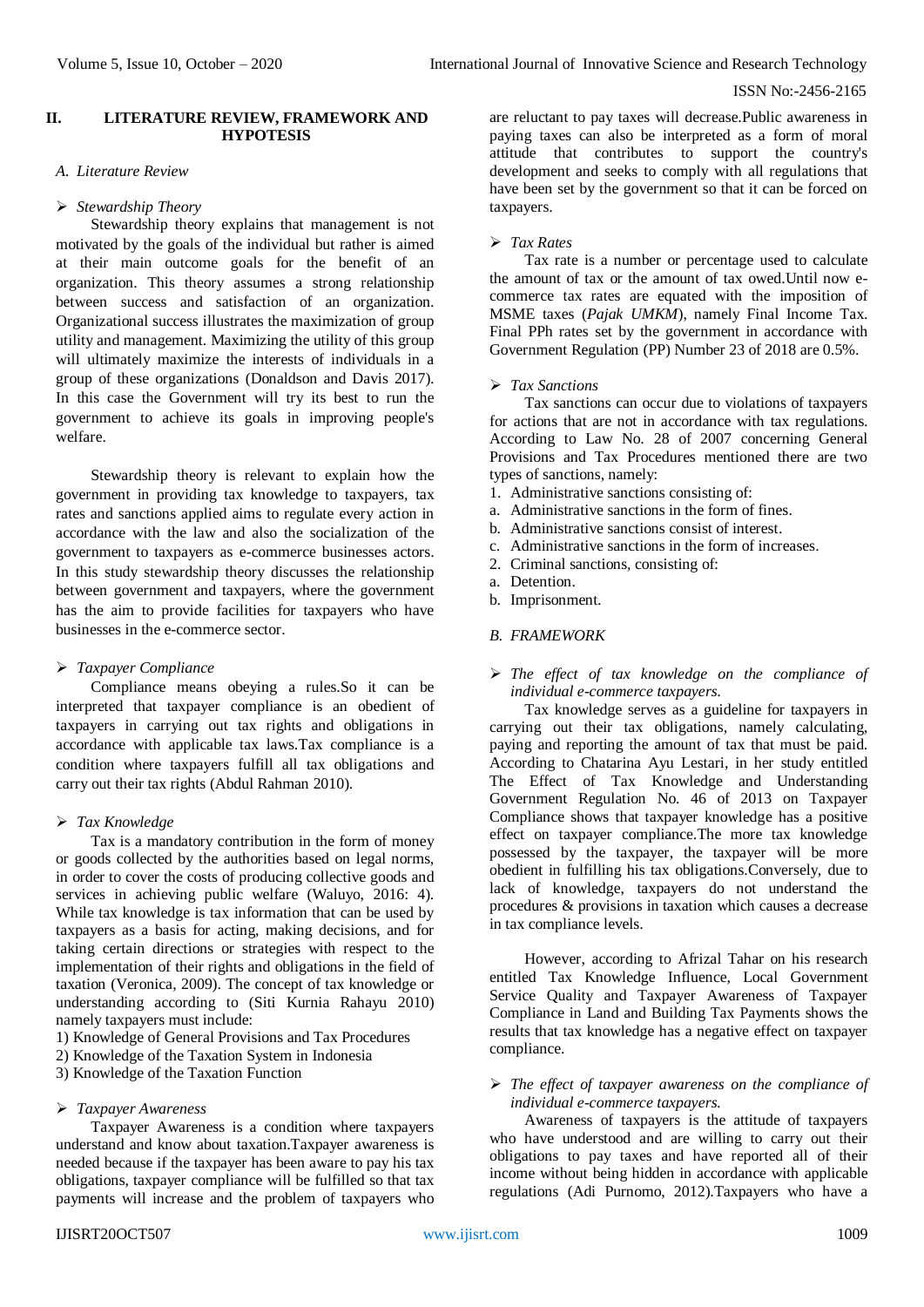high level of awareness will carry out their obligations in paying taxes. One business that is being targeted by DGT is e-commerce.DGT has issued a Circular of the Directorate General of Tax on Affirming Tax Provisions for E-Commerce transactions, Number SE-62 / PJ / 2013, on December 27, 2013 (www.DJP.org) explaining that in principle there are no new types of taxes in e -commerce, but only apply the rules that already exist.In other words, business management through e-commerce gets the same tax treatment as ordinary trading. So that in general ecommerce actors also have tax obligations both starting from registration, calculation, payment and reporting that have been regulated in the rules and regulations of the DGT. Based on the explanation above, taxpayer awareness will affect the actions of taxpayers in carrying out their obligations in paying taxes. But according to Marisa Herryanto & Agus Arianto Toly awareness of taxpayers has a negative effect.

## *The effect of e-commerce tax rates on the compliance of individual e-commerce taxpayers.*

The e-commerce tax rate regulated in Government Regulation (PP) Number 23 of 2018 is 0.5% while the previous rate regulated in Government Regulation Number 46 of 2013 is a simplified tax rate in the form of a final tax rate of 1%.

The implementation of tax rates affects the compliance of taxpayers in paying taxes (Pris, 2010). The low tax imposition makes the people do not mind to carry out their obligations. However, several studies found a negative relationship between tax rates with taxpayer compliance.

## *Tax sanctions are able to moderate the effect of tax knowledge on individual taxpayer compliance with ecommerce players.*

Knowledge has an important role for taxpayers in carrying out an action related to taxation. If taxpayers have sufficient knowledge about tax regulations, then this can underlie taxpayers in carrying out their tax

obligations.Moreover, they know that if they avoid or do not make tax payments, there will be sanctions. Tax sanctions are forced and if taxpayers do not obey paying taxes, taxpayers may be subject to sanctions in the form of administrative or criminal sanctions. This is supported by the results of research conducted by Istanto with the title "Analysis of the Influence of Knowledge of Taxes, Quality of Tax Services, Firmness of Tax Sanctions and Level of Education on Taxpayers' Motivation in Paying Taxes".

 *Tax sanctions are able to moderate the effect of taxpayer awareness on individual taxpayer compliance with ecommerce players.*

Taxpayers who have awareness will have wise thoughts in terms of taxation. This is because taxpayers assume that paying taxes is an obligation. Furthermore, taxpayers that aware that tax is an obligation will try to comply with tax regulations (Togler, 2012).Taxpayers will voluntarily comply with tax regulations even though he thinks it is unfair, because they know and are aware that if the taxpayer does not pay the tax there will be sanctions waiting for them afterwards.

 *Tax sanctions are able to moderate the effect of ecommerce tax rates on individual taxpayer compliance of e-commerce players.*

The government has an important role in determining the basic rate of taxation (Soemitro, 2004: 129).The application of the tax rate affects taxpayers in paying their taxes (Pris, 2010).The relatively low tax burden makes people less burdened in fulfilling their obligations. Although there is still a desire to avoid taxes, taxpayers will not be too avoid or defy taxation rules even though the regulations have tax sanctions. Research conducted by Miratusholihah (2011) shows the results that taxes affect taxpayer compliance.

Based on the theories that have been put forward, it can be simplified in the following framework of thinking:

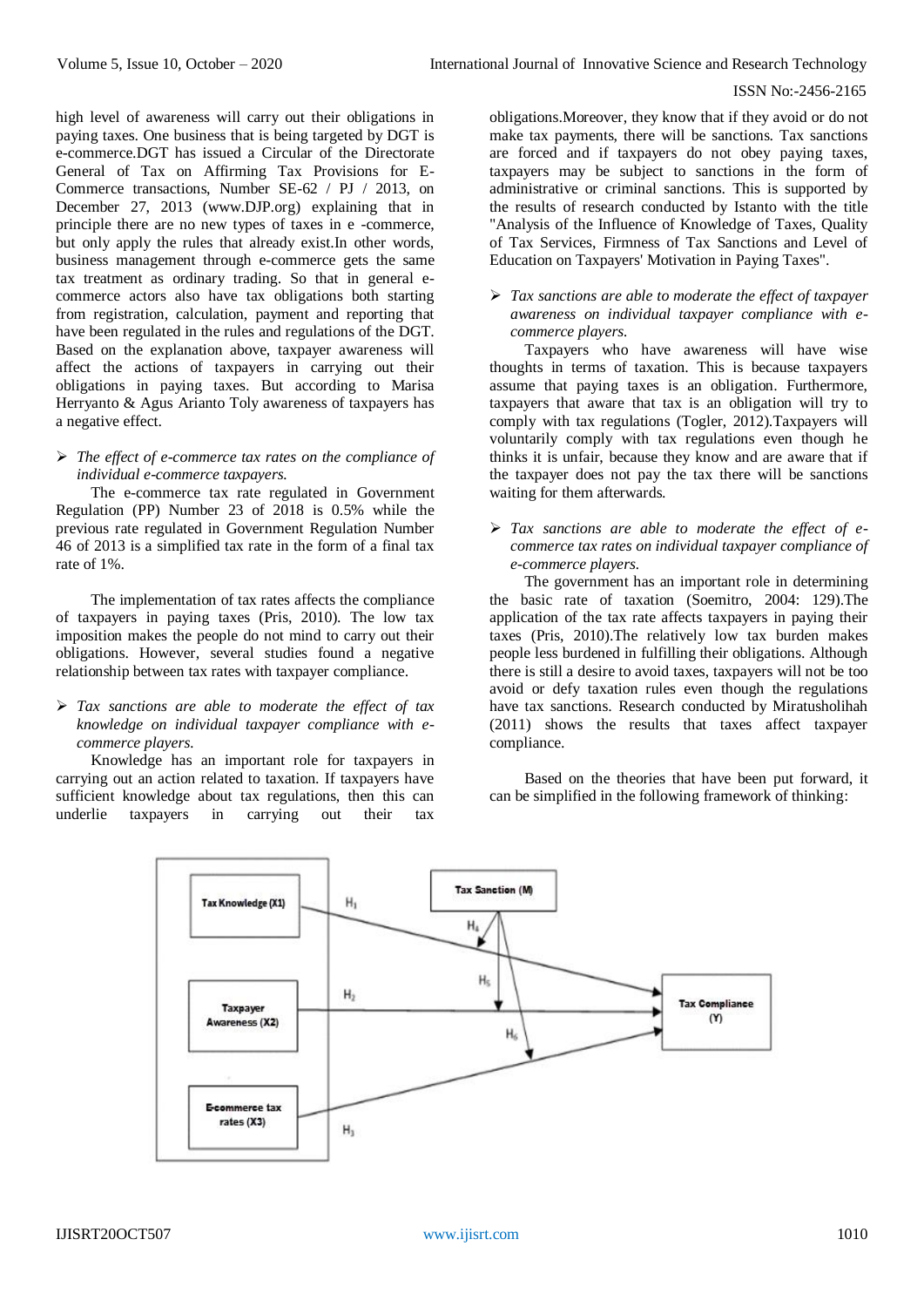## **C. HYPOTESIS**

H1: Tax knowledge affects the compliance of individual ecommerce taxpayers.

H2: Awareness of taxpayers has an effect on the compliance of individual e-commerce taxpayers.

H3: E-commerce tax rates affect the compliance of individual e-commerce taxpayers.

H4: Tax sanctions are able to moderate the effect of tax knowledge on individual taxpayer compliance with ecommerce players..

H5: Tax sanctions are able to moderate the effect of taxpayer awareness on individual taxpayer compliance with e-commerce players.

H6: Tax sanctions are able to moderate the effect of ecommerce tax rates on individual taxpayer compliance of ecommerce players.

## **III. RESEARCH DESIGN**

In this research, the writer uses quantitative descriptive method. This is because researchers want to know and test the effect of taxpayer knowledge of tax regulations and awareness of individual taxpayers on compliance of individual taxpayers in carrying out the obligation to pay taxes on online sales. Data will be obtained through distributing questionnaires to sales who market their goods through the marketplace. Then the data will be analyzed using instrument tests, classical assumption tests, correlation tests, and analysis using multiple linear regression.

## **a. Simple Regression Analysis**

According to Latan and Temalagi (2013), simple linear regression analysis is a regression analysis technique that analyzes a simple model using only one independent variable and one dependent variable. The equation is written as follows:

```
Y = \alpha + \beta n X n + e
```
#### **b. Moderated Regression Analysis**

As it is known that Moderated Regression Analysis (MRA) is a common method used to test the effects of moderation in which the linear regression equation contains the element of interaction (multiplication of two variables between the independent variable and the moderator variable). The equation can be written as follows. (Latan and Temalagi - 2013):

**Y**<sub>1</sub> = α +  $β$ <sub>1</sub> $X$ <sub>1</sub>+ e  $Y_2 = \alpha + \beta_2 X_2 + e$  $Y_3 = \alpha + \beta_3 X_3 + e$  $Y_4 = \alpha + \beta_4 X_1 + \beta_5 M + \beta_6 X_1 M + e$  $Y_5 = \alpha + \beta_7 X_2 + \beta_8 M + \beta_9 X_2 M + e$  $Y_6 = \alpha + \beta_{10}X_3 + \beta_{11}M + \beta_{12}X_3M + e$ 

Explanation :

| $Y_1$ |  | Compliance of individual taxpayers                                                           |
|-------|--|----------------------------------------------------------------------------------------------|
|       |  | $C_{\text{current}}$ , $\alpha$ and $\beta$ and $\beta$ is distributed to the second $\beta$ |

- $Y_2$  = Compliance of individual taxpayers through moderation another.
- $\alpha$  = A constant

 $B_1 - B_{10} =$  Regression Coefficient

 $E = Error Term$  is estimator error in research

## **IV. RESULTS AND DISCUSSION**

This research was conducted to the E-Commerce Business Actors. Based on the results of research conducted on 127 respondents, namely the E-Commerce Business Actors. then it can be seen a general description of Age, Gender, Education Level, Platform used and Annual Turnover of the respondents who are the object of research.

#### **Validity test**

An item is said to be valid if  $r$  count  $>r$  table. The validity test results for each variable can be seen in the following table:

**Table Validity of Statement Item**

| <b>Question</b>        | r Count | r<br>tabel | <b>Validity</b> |
|------------------------|---------|------------|-----------------|
| Tax knowledge 1        | 0.746   | 0.174      | Valid           |
| Tax knowledge 2        | 0.726   | 0.174      | Valid           |
| Tax knowledge 3        | 0.649   | 0.174      | Valid           |
| Tax knowledge 4        | 0.677   | 0.174      | Valid           |
| Tax knowledge 5        | 0.720   | 0.174      | Valid           |
| Tax knowledge 6        | 0.667   | 0.174      | Valid           |
| Tax knowledge 7        | 0.571   | 0.174      | Valid           |
| Taxpayer Awareness 1   | 0.730   | 0.174      | Valid           |
| Taxpayer Awareness 2   | 0.740   | 0.174      | Valid           |
| Taxpayer Awareness 3   | 0.679   | 0.174      | Valid           |
| Taxpayer Awareness 4   | 0.612   | 0.174      | Valid           |
| Taxpayer Awareness 4   | 0.703   | 0.174      | Valid           |
| Taxpayer Awareness 6   | 0.823   | 0.174      | Valid           |
| Taxpayer Awareness 7   | 0.734   | 0.174      | Valid           |
| Taxpayer Awareness 8   | 0.734   | 0.174      | Valid           |
| E-commerce Tax Rates 1 | 0.626   | 0.174      | Valid           |
| E-commerce Tax Rates 2 | 0.660   | 0.174      | Valid           |
| E-commerce Tax Rates 3 | 0.714   | 0.174      | Valid           |
| Tax sanctions 1        | 0.792   | 0.174      | Valid           |
| Tax sanctions 2        | 0.738   | 0.174      | Valid           |
| Tax sanctions 3        | 0.775   | 0.174      | Valid           |
| Taxpayer Compliance1   | 0.775   | 0.174      | Valid           |
| Taxpayer Compliance2   | 0.777   | 0.174      | Valid           |
| Taxpayer Compliance3   | 0.785   | 0.174      | Valid           |

Source: Primary Data Processed (2019)

#### **Reliability Test**

After testing the validity of the questionnaire, the questionnaire can be tested for reliability. reliability is a measure that shows the stability in measuring. The stability here means that the questionnaire is consistent if it is used to measure the concept or construction from one condition to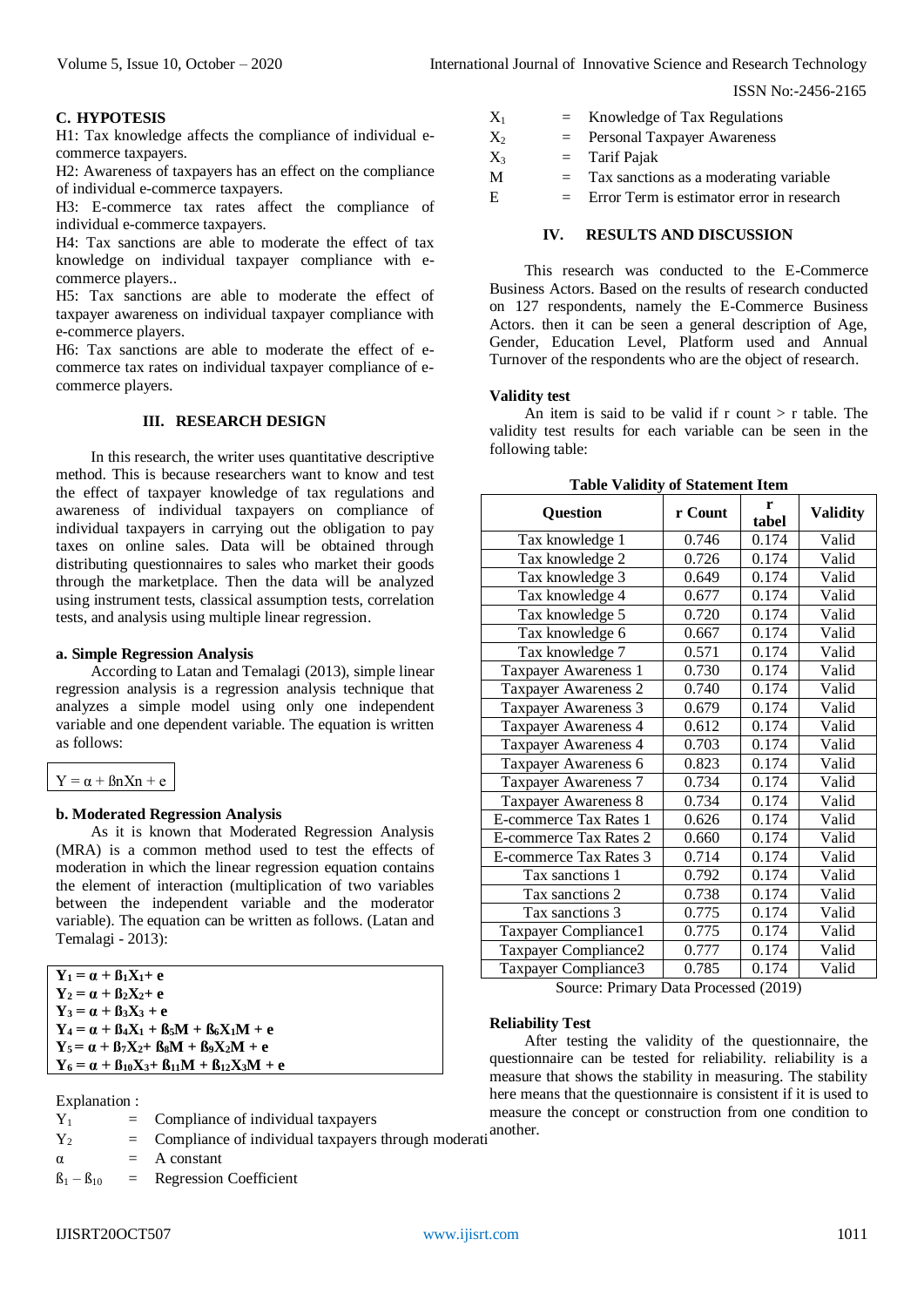|                             | Cronbach's Alpha   N of Items |  |
|-----------------------------|-------------------------------|--|
| Tax knowledge               | .802                          |  |
| <b>Taxpayer Awareness</b>   | .864                          |  |
| <b>E-commerce Tax Rates</b> | .765                          |  |
| Tax sanctions               | .654                          |  |
| Taxpayer Compliance         |                               |  |

## **Tabel Reliability Statistics**

# **Normality test**

# Normal P-P Plot of Regression Standardized Residual



|  | <b>Table: Result Kolmogorov-Smirnov Test</b> |  |
|--|----------------------------------------------|--|
|  |                                              |  |

|                                  |                        | Unstandardized |
|----------------------------------|------------------------|----------------|
|                                  |                        | Residual       |
|                                  |                        | 127            |
| Normal Parameters <sup>a,b</sup> | Mean                   | .0000000       |
|                                  | Std.                   | 1.44243190     |
|                                  | Deviation              |                |
| Most                             | <b>ExtremeAbsolute</b> | .068           |
| <b>Differences</b>               | Positive               | .068           |
|                                  | Negative               | $-.060$        |
| <b>Test Statistic</b>            |                        | .068           |
| Asymp. Sig. (2-tailed)           |                        | $.200^{c,d}$   |

a. Test distribution is Normal.

- b. Calculated from data.
- c. Lilliefors Significance Correction.
- d. This is a lower bound of the true significance.
	- Source: Primary Data Processed (2019)

# **Multicollinearity Test**

Uji multikolinieritas digunakan untuk melihat apakah ada variabel independen yang saling berkorelasi. Multikolonitas dalam suatu regresi dapat dilihat dengan menilai Toleransi atau VIF (Variance Inflation Factor) dari masing-masing variabel.

| rabic infusionincarity rest |                      |                                |       |
|-----------------------------|----------------------|--------------------------------|-------|
|                             |                      | <b>Collinearity Statistics</b> |       |
| Model                       |                      | Tolerance                      | VIF   |
|                             | (Constant)           |                                |       |
|                             | Tax knowledge        | .390                           | 2.565 |
|                             | Taxpayer awareness   | .333                           | 3.002 |
|                             | E-commerce tax rates | .529                           | 1.890 |
|                             | Tax sanctions        | .475                           | 2.104 |
|                             |                      |                                |       |

**Table Multicollinearity Test**

Source: Primary Data Processed (2019)

# **Heteroscedasticity Test**



**Table Heteroscedasticity Test Results**  Model Unstandardized Standardized **Coefficients Coefficients** B Error Beta t Sig. Std. 1 (Constant) 1.072 .420 2.553 .012 Tax knowledge .018 .027 .095 .660 .510 Taxpayer awareness .007 .026 .041 .261 .794 E-commerce tax rates .021 .035 .077 .622 .535 Tax sanctions  $-.080$   $.052$   $-.199$   $-.1.531$   $.128$ 

a. Dependent Variable: RES2

Source: SPSS data processing (2019)

## **Correlation Test**

Correlation does not indicate cause and effect, but the correlation is explained by the magnitude of the relationship between one variable with another variable.

|                         | Tax<br>sanctions | Sig.<br>tailed)<br>$(2 -$ | <b>Result</b> |
|-------------------------|------------------|---------------------------|---------------|
| Tax knowledge           | 0.642            | 0.000                     | Ha accepted   |
| Taxpayer<br>awareness   | 0.668            | 0.000                     | Ha accepted   |
| E-commerce<br>tax rates | 0.602            | 0.000                     | Ha accepted   |

Source: SPSS data processing (2019)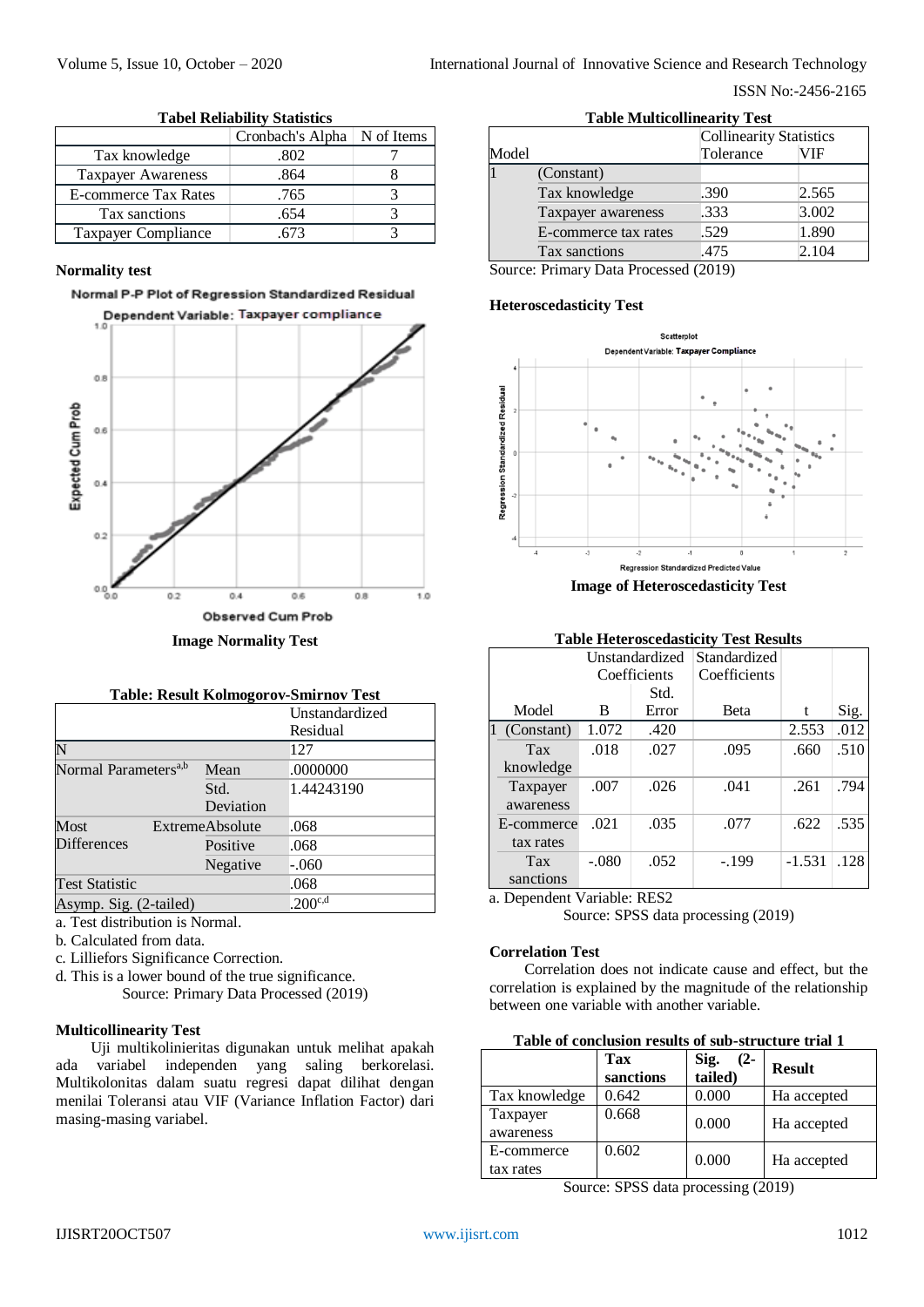From the conclusion of the sub-structure 1 correlation test, it can be seen that all hypotheses are accepted, where awareness of taxpayers has the strongest correlation value or relationship to tax sanctions.

|                         | <b>Taxpayer</b><br>Compliance | $Sig. (2-$<br>tailed) | <b>Result</b>  |
|-------------------------|-------------------------------|-----------------------|----------------|
| Tax knowledge           | 0.672                         | 0.000                 | Ha<br>accepted |
| Taxpayer<br>awareness   | 0.728                         | 0.000                 | Ha<br>accepted |
| E-commerce<br>tax rates | 0.617                         | 0.000                 | Ha<br>accepted |
| Tax sanctions           | 0.664                         | 0.000                 | Ha<br>accepted |

Source: SPSS data processing (2019)

From the conclusion of the sub-structure correlation test 2, it can be seen that all hypotheses are accepted, where awareness of taxpayers has the strongest correlation value or relationship to taxpayer compliance.

## **Hypothesis testing**

## **Determinant Coefficient Test (R<sup>2</sup> ) I**

The coefficient of determination  $(R^2)$  essentially measures how far the model's ability to explain variations on the dependent variable. If the value of  $\mathbb{R}^2$  approaches one, the independent variables provide all the information needed to predict variations in the dependent variable (Ghozali, 2016).

| Determination Coefficient Results Table $(R^2)$ I |  |  |  |  |  |
|---------------------------------------------------|--|--|--|--|--|
|---------------------------------------------------|--|--|--|--|--|

| <b>Model Summary</b>                                 |                                              |          |        |              |  |  |
|------------------------------------------------------|----------------------------------------------|----------|--------|--------------|--|--|
|                                                      | Std. Error of<br>Adjusted R                  |          |        |              |  |  |
| Model                                                | R                                            | R Square | Square | the Estimate |  |  |
|                                                      | 2,38104<br>.837 <sup>a</sup><br>.700<br>.693 |          |        |              |  |  |
| a. Predictors: (Constant), Tax Rates, Tax Knowledge, |                                              |          |        |              |  |  |
| <b>Taxpayer Awareness</b>                            |                                              |          |        |              |  |  |

From the outputs in the table, the coefficient of determination  $(R^2)$  1 shows that the adjusted  $R^2$  is 0.693 or 69.3%. This means that 69.3% of the variable knowledge of taxpayers  $(X_1)$ , awareness of taxpayers  $(X_2)$  and tax rates  $(X_3)$  explains the variation of taxpayer compliance  $(Y_1)$ , while the remaining 31.7% is influenced by other factors.

#### **Analysis of Multiple Linear Regression I.**

Multiple linear regression analysis is used to determine the relationship of independent variables to the dependent variable. Relationships can be either positive or negative. From the results out in the table of multiple linear regression analysis 1 can be seen the value of the equation as follows:

|  | <b>Table of Multiple Linear Regression Analysis 1</b> |  |  |  |
|--|-------------------------------------------------------|--|--|--|
|--|-------------------------------------------------------|--|--|--|

| Coefficients <sup>a</sup>                  |                                                   |      |                               |              |       |      |  |  |  |
|--------------------------------------------|---------------------------------------------------|------|-------------------------------|--------------|-------|------|--|--|--|
|                                            | <b>Unstandardized Standardized</b>                |      |                               |              |       |      |  |  |  |
|                                            |                                                   |      | Coefficients                  | Coefficients |       |      |  |  |  |
|                                            | Model                                             | B    | Std. Error                    | Beta         |       | Sig. |  |  |  |
|                                            | $(Constant)$ <sup>1,908</sup>                     |      | 1,019                         |              | 1,872 | ,064 |  |  |  |
|                                            | Tax                                               | ,188 | 2,368<br>,019<br>,079<br>.168 |              |       |      |  |  |  |
|                                            | knowledge                                         |      |                               |              |       |      |  |  |  |
|                                            | 5,733<br>,494<br>,086<br>,426<br>,000<br>Taxpayer |      |                               |              |       |      |  |  |  |
|                                            | awareness                                         |      |                               |              |       |      |  |  |  |
|                                            | 4,271<br>,388<br>,091<br>,000<br>$E-$<br>.337     |      |                               |              |       |      |  |  |  |
|                                            | commerce                                          |      |                               |              |       |      |  |  |  |
|                                            | tax rates                                         |      |                               |              |       |      |  |  |  |
| a. Dependent Variable: Taxpayer Compliance |                                                   |      |                               |              |       |      |  |  |  |

Based on the table above the regression equation model that can be formed is as follows:

 $Y1 = 1,908 + 0,188 X1 + 1,019$ 

- $Y2 = 1,908 + 0,494 X2 + 1,019$
- $Y3 = 1,908 + 0,388 X3 + 1,019$

## **Test: t- I**

Based on the analysis table of multiple linear regression 1 obtained the following results:

- a. The tax knowledge variable  $(X_1)$  has a t count of 2.368 with a significance value of 0.000 and a t table of 1.979. Because t arithmetic  $>$  t table is 2.368  $> 1.979$  or a significance value of  $0.019 < 0.05$ , then H<sub>1</sub> is accepted which means that taxpayer knowledge has a significant positive effect on e-commerce taxpayer compliance.
- b. Taxpayer awareness variable  $(X_2)$  has a t count of 5.733 with a significance value of 0.000 and t table of 1.979. Because t arithmetic  $>$  t table is 5.733  $> 1.979$  or a significance value of  $0.000 > 0.05$ , H<sub>2</sub> is accepted, which means that taxpayer awareness has a significant positive effect on e-commerce taxpayer compliance*.*
- c. The tax rate variable  $(X_3)$  has a t count of 4.271 with a significance value of 0.000 and a t table of 1.979. Because t arithmetic> t table is 4.271> 1.979 or a significance value of  $0.000 \le 0.05$ , H<sub>3</sub> is accepted, which means that taxpayer knowledge has a significant positive effect on e-commerce taxpayer compliance.

# **Test: F - I**

| <b>ANOVA</b> <sup>a</sup> |                 |                |     |             |        |       |  |  |
|---------------------------|-----------------|----------------|-----|-------------|--------|-------|--|--|
| Model                     |                 | Sum of Squares | df  | Mean Square |        | Sig.  |  |  |
| 1                         | Regression      | 1628,006       | 3   | 542,669     | 95,719 | ,000b |  |  |
|                           | <b>Residual</b> | 697,332        | 123 | 5,669       |        |       |  |  |
|                           | Total           | 2325,339       | 126 |             |        |       |  |  |

a. Dependent Variable: Kepatuhan Wajib Pajak

b. Predictors: (Constant), Tarif Pajak, Pengetahuan Pajak, Kesadaran Wajib Pajak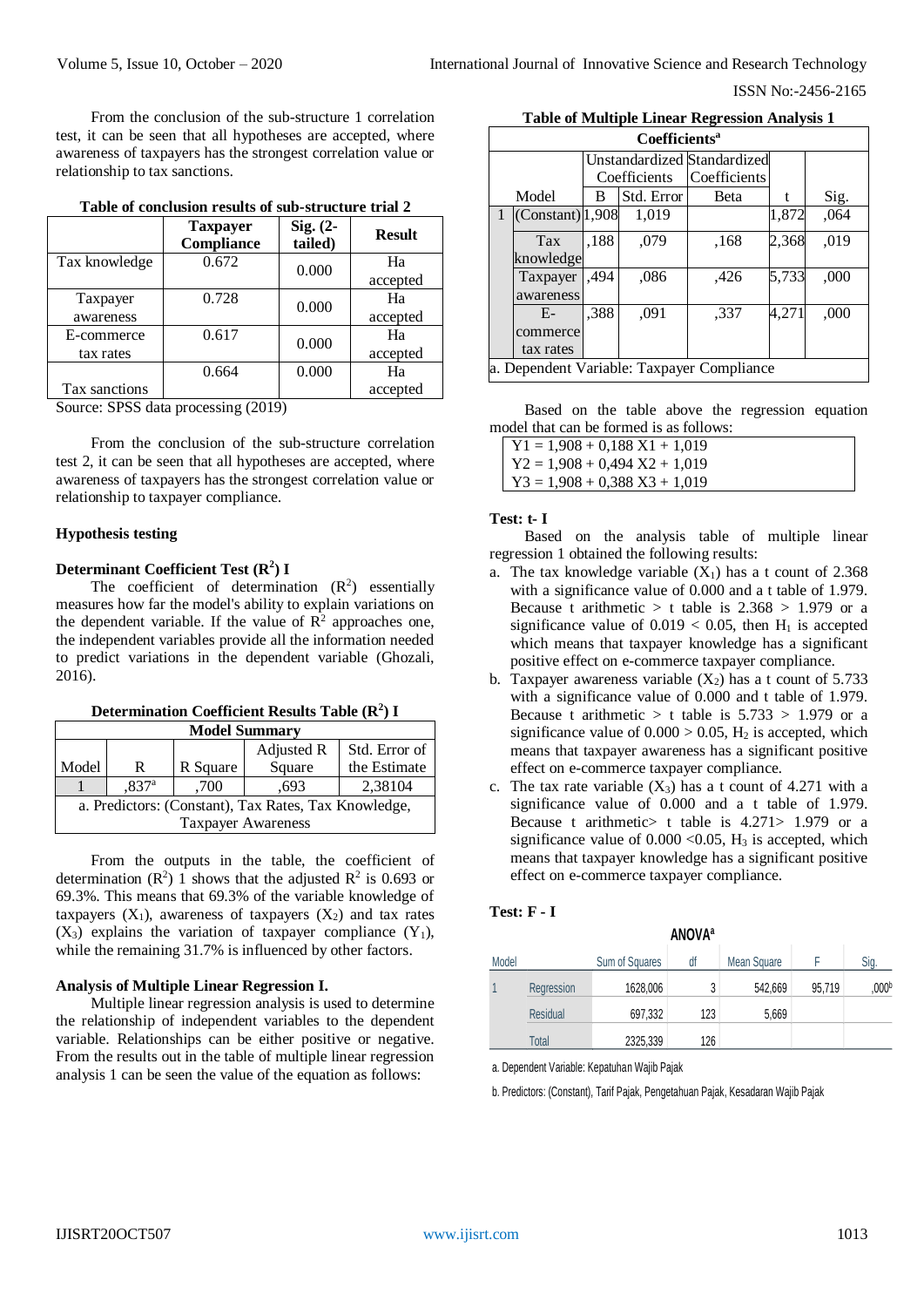As shown in the table above, the calculated F value is 95.719 with a significance level of 0.000 which is smaller than 0.05. This shows that the variables of tax knowledge, taxpayer awareness, tax rates together have an effect on taxpayer compliance.

## **Determinant Coefficient Test (R<sup>2</sup> ) II**

The coefficient of determination (R2) essentially measures how far the model's ability to explain variations on the dependent variable. The more the value of R2 approaches one, the independent variables provide all the information needed to predict variations in the dependent variable (Ghozali, 2016).

**Determination Coefficient Results Table (R<sup>2</sup> ) II**

| <b>Model Summary</b>                                      |                   |          |          |      |  |                |  |  |
|-----------------------------------------------------------|-------------------|----------|----------|------|--|----------------|--|--|
|                                                           |                   |          | Adjusted |      |  | RStd. Error of |  |  |
| Model                                                     | R                 | R Square | Square   |      |  | the Estimate   |  |  |
|                                                           | .861 <sup>a</sup> | .7411    |          | .719 |  | ,40825         |  |  |
| a. Predictors: (Constant), Tax Rates * Tax Sanctions, Tax |                   |          |          |      |  |                |  |  |
| Knowledge, Taxpayer Awareness, Tax Rates, Taxpayer        |                   |          |          |      |  |                |  |  |
| Awareness * Tax Sanctions, Tax Sanctions, Tax Knowledge   |                   |          |          |      |  |                |  |  |
| * Tax Sanctions                                           |                   |          |          |      |  |                |  |  |
|                                                           |                   |          |          |      |  |                |  |  |

From the output in the table the results of the coefficient of determination  $(R^2)$  II show that the adjusted  $R^2$ value is 0.719 or 71.9%. This means that 71.9% of taxpayer knowledge variables (X1), taxpayer awareness (X2), tax rates (X3) and tax sanctions (M) explain variations in taxpayer compliance (Y1), while the remaining 28.1% is affected. by other factors.

## **Analysis of Multiple Linear Regression II**

Multiple linear regression analysis is used to determine the relationship of independent variables to the dependent variable. Relationships can be either positive or negative.

## **Table of Multiple Linear Regression Analysis 2**

| <b>Coefficients<sup>a</sup></b>                |           |                                    |                           |          |      |
|------------------------------------------------|-----------|------------------------------------|---------------------------|----------|------|
|                                                |           | <b>Unstandardized Coefficients</b> | Standardized Coefficients |          |      |
| Model                                          | B         | Std. Error                         | <b>B</b> eta              |          | Sig. |
| (Constant)                                     | $-12,366$ | 4,547                              |                           | $-2,720$ | ,008 |
| Tax knowledge                                  | 3,783     | 1,045                              | 1,785                     | 3,621    | ,000 |
| Taxpayer awareness                             | ,156      | ,575                               | ,106                      | ,270     | ,787 |
| E-commerce tax rates                           | $-1,222$  | ,802                               | $-.583$                   | $-1,523$ | ,130 |
| Tax sanctions                                  | 1,040     | ,184                               | 1,210                     | 5,659    | ,000 |
| $\ast$<br>Tax<br>knowledge<br>Tax<br>sanctions | ,130      | ,039                               | $-2,641$                  | $-3,322$ | ,001 |
| $*$ Tax<br>Taxpayer awareness<br>sanctions     | $-.005$   | ,021                               | $-116$                    | $-.227$  | ,821 |
| E-commerce tax rates                           | ,061      | ,030                               | 1,194                     | 2,028    | ,045 |
| a. Dependent Variable: Taxpayer Compliance     |           |                                    |                           |          |      |

Based on the table above the regression equation model that can be formed is as follows:

| $Y4 = -12,366 + 3,783 X1 + 1,040 M - 0,130 X1M + 4,547$ |
|---------------------------------------------------------|
| $Y5 = -12,366 + 0,156 X2 + 1,040 M - 0,005 X2M + 4,547$ |
| $Y6 = -12.366 - 1.222 X3 + 1.040 M + 0.061 X3M + 4.547$ |

#### **Test: t - II**

Based on the analysis of multiple linear regression II obtained the following results:

a. The effect of the interaction between tax knowledge and tax sanctions  $(X1M)$  on taxpayer compliance  $(Y)$  shows a significance value of  $0.001 < 0.05$  and t count of -3.322, then H0 is rejected and H4 is accepted. This means that

tax sanctions are able to moderate the effect of tax knowledge on e-commerce tax compliance*.*

- b. The interaction effect between tax wajin awareness and tax sanctions (X2M) on taxpayer compliance (Y) shows a significance value of 0.821> 0.05 and t count of -0.227, then H0 is accepted and H5 is rejected. This means that tax sanctions are not able to moderate the effect of taxpayer awareness on e-commerce tax compliance*.*
- *c.* The interaction effect between tax rates and tax sanctions (X3M) on taxpayer compliance (Y) shows a significance value of  $0.045 \leq 0.05$  and t count of 2.028, then H0 is rejected and H6 is accepted. This means that tax sanctions are able to moderate the effect of tax knowledge on e-commerce tax compliance.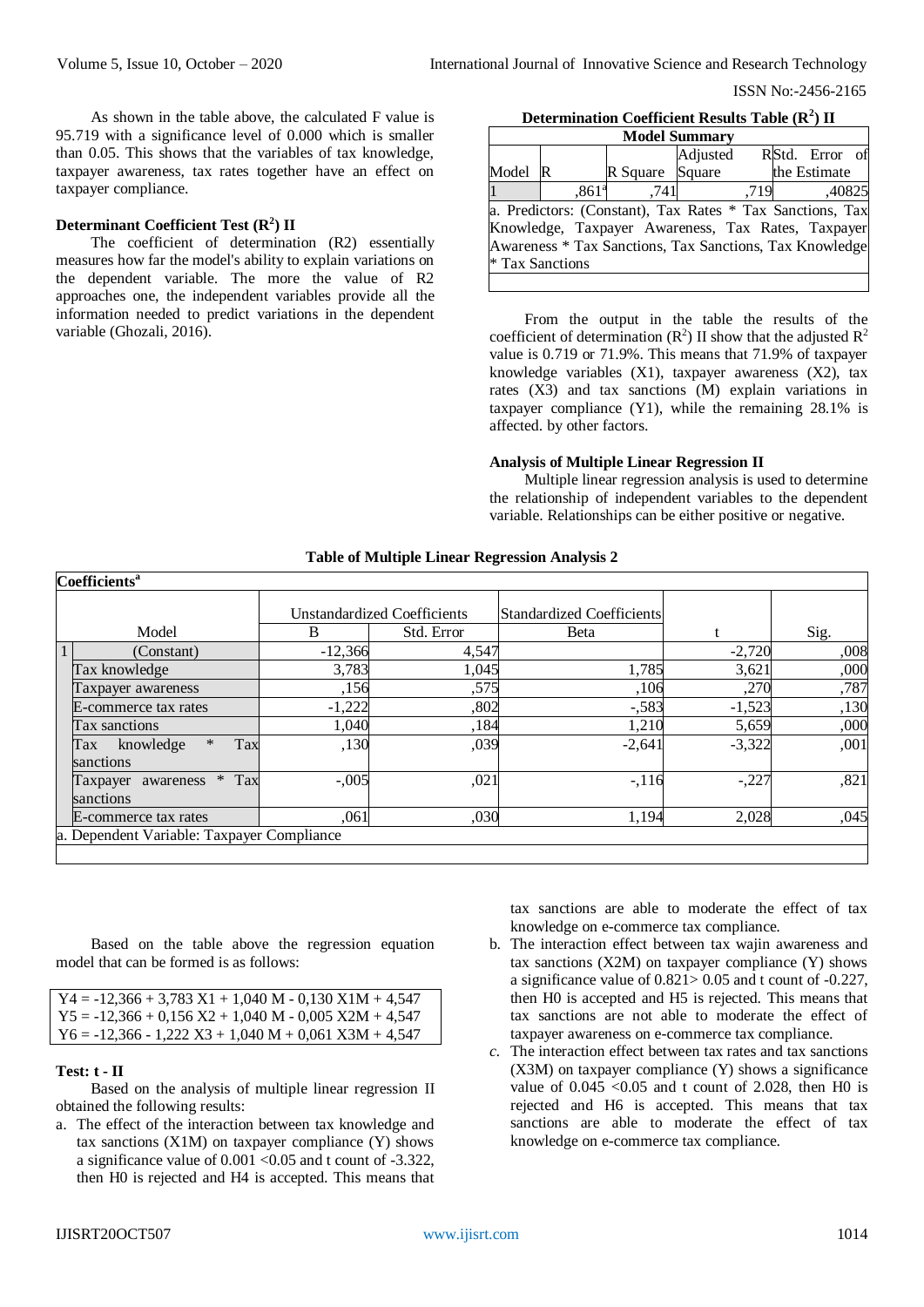**Test: F - II**

|                                                          | <b>ANOVA</b> <sup>a</sup> |                |    |               |   |                   |  |  |
|----------------------------------------------------------|---------------------------|----------------|----|---------------|---|-------------------|--|--|
|                                                          | Sum of<br>Mean            |                |    |               |   |                   |  |  |
|                                                          | Model                     | <b>Squares</b> | df | Square        | F | Sig.              |  |  |
|                                                          | Regression                | 2064,274       |    | 294,89635,039 |   | .000 <sup>t</sup> |  |  |
|                                                          | Residual                  | 1001,521119    |    | 8,416         |   |                   |  |  |
|                                                          | Total                     | 3065,795 126   |    |               |   |                   |  |  |
| a. Dependent Variable: Tax Compliance                    |                           |                |    |               |   |                   |  |  |
| b. Predictors: (Constant), Tax rates * Tax Sanctions,    |                           |                |    |               |   |                   |  |  |
| Taxpayer awareness, Tax knowledge, Tax Sanctions, Tax    |                           |                |    |               |   |                   |  |  |
| rates, Taxpayer awareness * Tax Sanctions, Tax Knowledge |                           |                |    |               |   |                   |  |  |
| l* Tax Sanctions                                         |                           |                |    |               |   |                   |  |  |

As shown in the table above, the calculated F value is 35.039 with a significance level of 0.000which is smaller than 0.05. This shows that the variables of tax knowledge, taxpayer awareness, tax rates, and tax sanctions jointly affect taxpayer compliance.

## **DISCUSSION**

## *1) Knowledge of tax affects individual taxpayer compliance with e-commerce business.*

From the test results of the regression analysis of the taxpayer knowledge variable  $(X1)$ , it is known that the significance value is  $0.019 < 0.05$ . This shows that there is an effect of tax knowledge on e-commerce taxpayer compliance. The better the taxpayer's knowledge of ecommerce tax regulations will be able to increase taxpayer compliance in carrying out their tax obligations.

Research on the effect of tax knowledge on taxpayer compliance provides a study that the aspect of tax knowledge for taxpayers is important, because tax knowledge can affect tax attitudes towards a fair and honest taxation system. With the quality of knowledge that is getting better, it will provide an attitude of fulfilling obligations properly through the taxation system of a country that is considered fair.

The results of this study support the results of research conducted by Chatarina Ayu Lestari (2013), Putri (2015), Permatasari (2015), Rifa (2016) showing that taxpayer knowledge has a positive effect on taxpayer compliance. The more tax knowledge the taxpayer has, the more obedient the taxpayer will be in fulfilling their tax obligations. Conversely, due to lack of knowledge, taxpayers do not understand the procedures & provisions in taxation which causes a decrease in the level of taxpayer compliance.

# *2) Awareness of taxpayers affects the compliance of individual taxpayers on e-commerce businesses.*

From the test results of the regression analysis of the taxpayer awareness variable  $(X2)$ , it is known that the

significance value is  $0.000 \le 0.05$ . This shows that there is an influence between taxpayer awareness on e-commerce taxpayer compliance. This means that the increasing awareness of taxpayers, the level of taxpayer compliance will also increase.

Research on the effect of taxpayer awareness on taxpayer compliance provides a study that the aspect of tax awareness for taxpayers is important, because if taxpayers are aware of paying their tax obligations, taxpayer compliance will be fulfilled so that tax payments will increase and mandatory problems. the less tax reluctant to pay taxes will be. Taxpayer awareness can also contribute to support the country's development and strive to comply with all regulations set by the government.

The results of this study support the results of research conducted by Ginting (2014), Fatmasari (2014) and Wardani (2017) which state that taxpayer awareness has a positive effect on taxpayer compliance..

## *3) E-commerce tax rates affect the compliance of individual taxpayers on e-commerce businesses.*

Based on the results of regression analysis, it is known that the sig value is  $0.000 \le 0.05$ . This shows that there is an effect of taxpayer awareness on e-commerce taxpayer compliance. This means that the size of the tax rate will be able to affect taxpayer compliance in carrying out tax obligations.

The results of this study are directly proportional to previous research conducted by Atawodi (2012), Putri (2015), Danarsi (2017) which states that tax rates have a positive effect on taxpayer compliance).

## *4) Tax sanctions are able to moderate the effect of tax knowledge on individual taxpayer compliance with ecommerce players.*

From the regression analysis test results, it is known that the significance value is  $0.001 < 0.05$ . This means that tax sanctions are able to moderate the effect of tax knowledge on individual taxpayers of e-commerce businesses. The interaction of the tax sanction variable as a variable can strengthen or weaken the influence of tax rate knowledge on individual taxpayer compliance. This is because as stipulated in Article 39 of Law Number 28 of 2007 concerning the Third Amendment to Law Number 6 of 1983 concerning General Provisions and Tax Procedures that for taxpayers accidentally do not register themselves, or abuse or use without rights. NPWP, confirmation of PKP, so that it can cause losses to state revenue, is punishable by imprisonment for a minimum of 6 months and a maximum of 6 years with a fine of at least 2 times the unpaid or underpaid taxes. If the repetition of the offender's act has not passed one year from the completion of serving the imprisonment imposed. Then the imposition of sanctions will be even heavier. The aim is to provide a deterrent effect and prevent a repeat of criminal acts in the field of taxation (Waluyo, 2016: 30-31). The results of this study are in line with the research of Widagsono (2017), Jannah (2017), Honandar (2016), Feri (2010).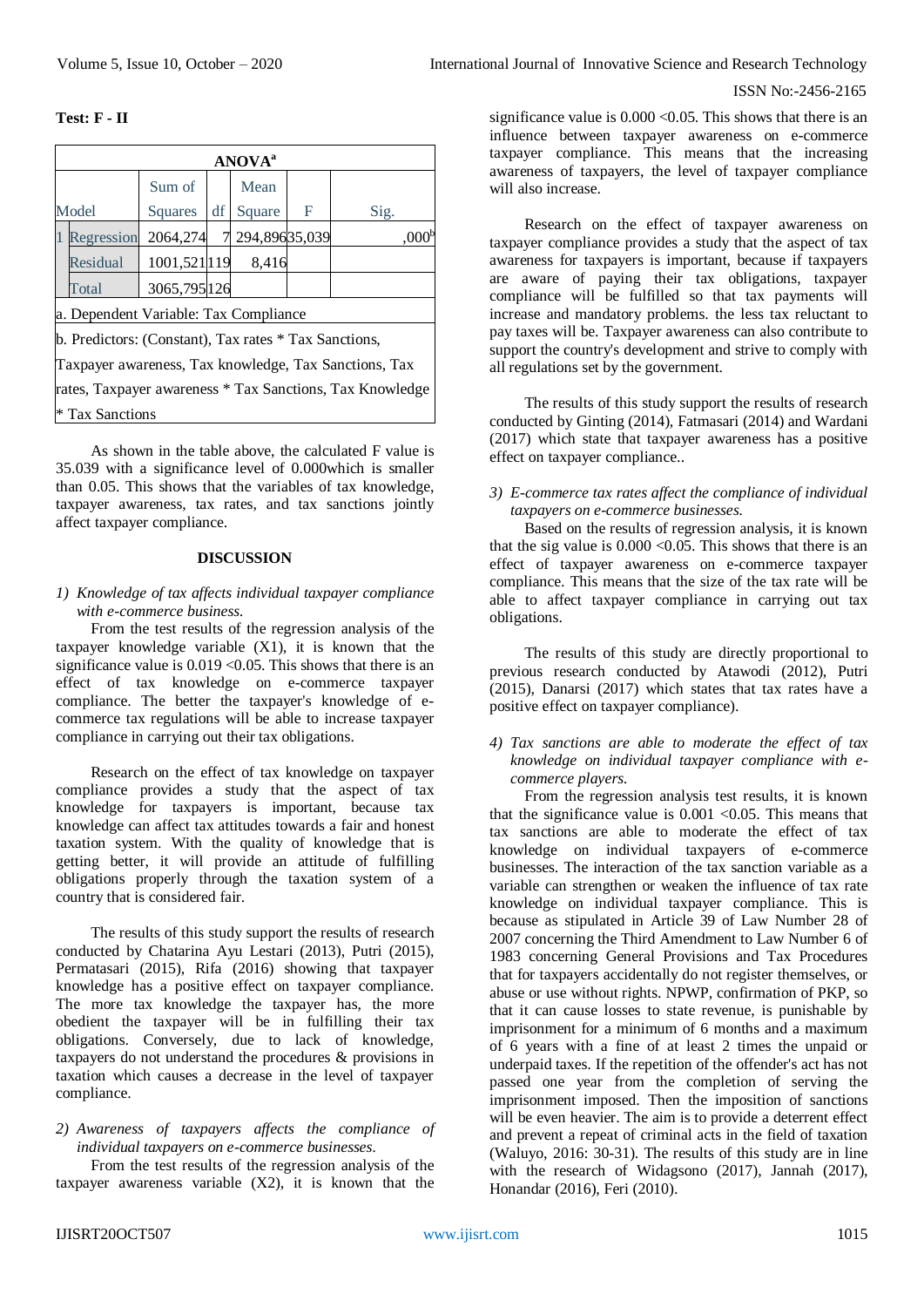*5) Tax sanctions are not able to moderate the effect of taxpayer awareness on individual taxpayer compliance with e-commerce players.*

From the regression analysis test results, it is known that the sig value is  $0.821 > 0.05$ . So thus it can be concluded that tax sanctions are able to moderate the effect of taxpayer awareness on e-commerce taxpayer compliance.

Based on the results of the moderation regression analysis test, it can be concluded that the tax sanction moderates the effect of taxpayer awareness on e-commerce taxpayer compliance. Based on the results of the analysis of the effect of taxpayer awareness on e-commerce taxpayer compliance with tax sanctions as a moderating variable, the significance value of the tax sanction variable is 0.001 and the significance value of the taxpayer awareness and tax sanctions variable is 0.001

The results of this study are in line with the research of Marisa (2013), Wardani (2017). tax sanctions do not have a significant effect on taxpayer compliance. Thus it can be concluded that the existence of tax sanctions does not make taxpayers aware and obedient to pay their obligations in paying taxes

*6) Tax sanctions are able to moderate the effect of ecommerce tax rates on individual taxpayer compliance of e-commerce players.*

From the regression analysis test results, it is known that the sig value is  $0.045 \le 0.05$ . This means that tax sanctions are able to moderate the effect of tax knowledge on individual taxpayers of e-commerce businesses.

Based on the results of research that has been conducted by researchers, the significance value of ecommerce tax rates on taxpayer compliance through tax penalties is 0.045. This means that these results indicate that indirectly the tax rate has a significant effect on taxpayer compliance through tax sanctions. If there are sanctions imposed on the taxpayer, regardless of the rate given by the government, the taxpayer will still comply. Because in fact there is no need for an action if with fear and legal threats in the form of sanctions and penalties, the taxpayer will comply with his tax obligations. This feeling of fear is a powerful deterrent to reducing tax evasion.

The results of this study are directly proportional to previous research conducted by Atawodi (2012), Putri (2015), Danarsi (2017), which states that tax rates have a positive effect on taxpayer compliance.

## **V. CONCLUSIONS AND RECOMMENDATIONS**

# *A. CONCLUSIONS*

Based on the formulation of the problem, the results of data analysis about the effect of tax knowledge, taxpayer awareness, and tax rates on individual taxpayer compliance with tax sanctions as a moderating variable on e-commerce businesses (Case Study on Owner Online Shop in Indonesia) has been conducted conclusions and suggestions can be drawn as follows:

- 1. Tax knowledge has a significant effect on individual taxpayer compliance. This can be interpreted that the better the tax knowledge possessed by taxpayers, the more taxpayers' compliance with e-commerce will increase.
- 2. Awareness of taxpayers has a significant effect on compliance with individual taxpayers. This can be interpreted that the higher awareness of taxpayers possessed by taxpayers, will increase the compliance of taxpayers of e-commerce businesses.
- 3. E-commerce tax rates have a significant effect on individual taxpayer compliance. This can be interpreted that the more appropriate e-commerce tax rates felt by taxpayers, the more will increase the tax compliance of e-commerce businesses.
- 4. Tax sanctions are able to moderate the effect of tax knowledge on individual taxpayers of e-commerce businesses. The interaction of the tax sanction variable as a variable can strengthen or weaken the influence of tax rate knowledge on individual taxpayer compliance.
- 5. Tax sanctions are not able to moderate the effect of taxpayer awareness on individual taxpayer compliance with e-commerce players. In other words, if the application of tax sanctions carried out by the tax authorities is getting tighter, it will increase the relationship between taxpayer awareness of individual taxpayer compliance with e-commerce players.
- 6. Tax sanctions are able to moderate the effect of ecommerce tax rates on individual taxpayer compliance of e-commerce players. If there are sanctions imposed on the taxpayer, regardless of the rate given by the government, the taxpayer will still comply. Because in fact there is no need for an action if with fear and legal threats in the form of sanctions and penalties, the taxpayer will comply with his tax obligations. This feeling of fear is a powerful deterrent to reducing tax evasion.

#### **B.RECOMMENDATIONS**

Based on the conclusions above, it is recommended:

To increase tax knowledge in increasing the compliance of individual e-commerce taxpayers, it is necessary to carry out tax education for taxpayers. In an effort to increase taxpayer knowledge through giving seminars, training, workshops, and reviewing tax regulations which are expected to facilitate taxpayers to learn taxation. The better tax knowledge is applied, the more taxpayers who obey fulfill their obligations as taxpayers.

To increase the awareness of taxpayers in increasing the compliance of individual e-commerce taxpayers, the government can do regular socialization public outreach. The information dissemination can be in the form of a seminar on training efforts or taxisation initialization that can increase taxpayers' knowledge and understanding of taxation regulations and can help improve the attitude of paying tax so that individual taxpayers of e-commerce actors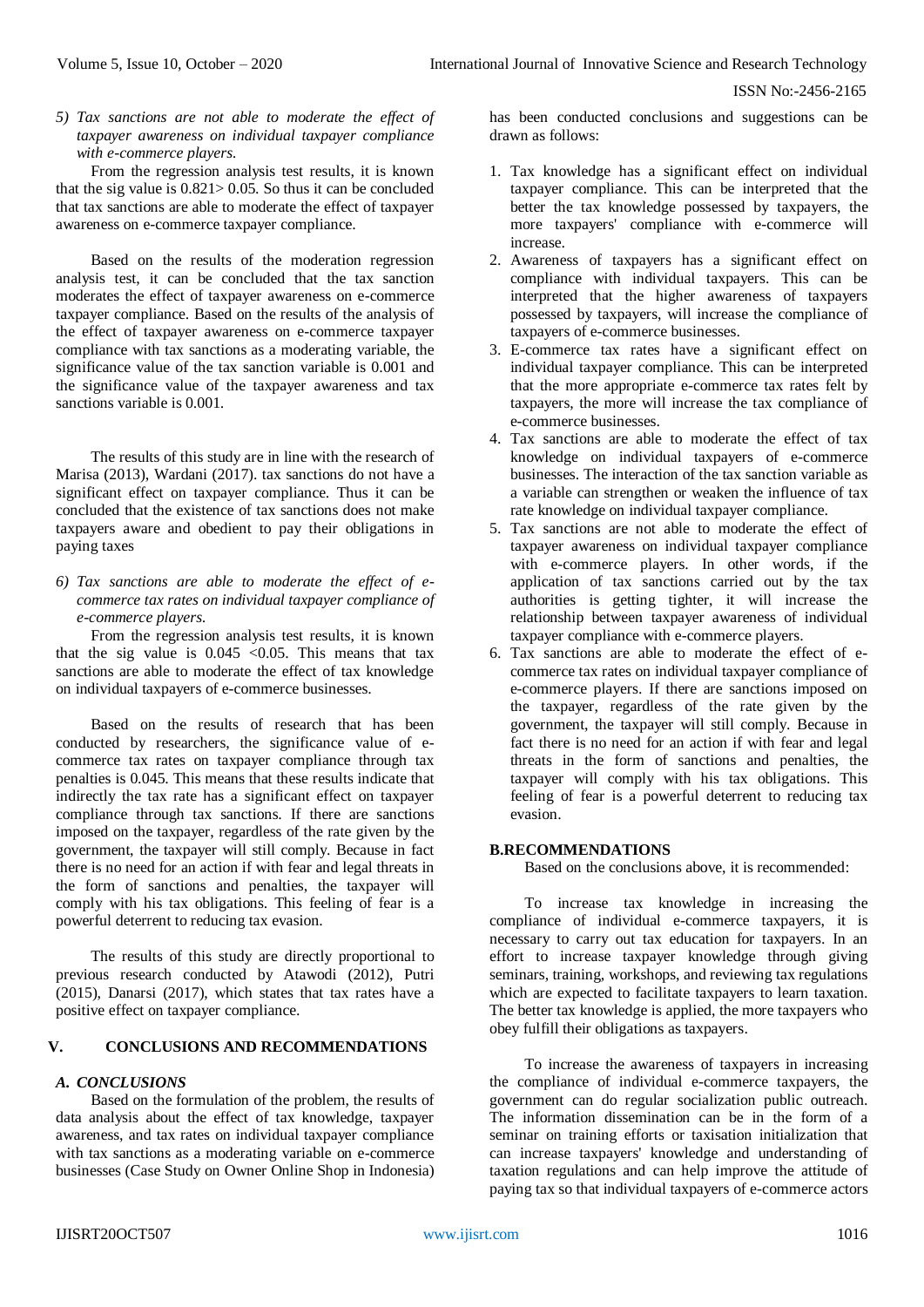want to pay taxes. The better awareness of taxpayers is applied, the more taxpayers who obey fulfill their obligations as taxpayers.

To implement better tax penalties so that taxpayer compliance can be increased. This can be done with a conscious movement of taxpayers through maximum notification, good service, as well as providing information to individual taxpayers of e-commerce actors regarding the procedure for paying taxes through online. The government should also capture aspirations and enhance cooperation with individual taxpayers of e-commerce actors, so that the activities carried out have a positive impact on increasing taxpayer compliance.

The most important thing in increasing e-commerce tax compliance is actually not only relying on selfassessment alone. The government can also make rules on platform providers so that for every transaction made on the e-commerce platform, the customer will pay taxes along with it. So that e-commerce players do not need to bother doing manual calculations and reporting anymore

#### **REFERENCES**

- [1]. Abdul Rahman. 2010. AdministrasiPerpajakan. Bandung: Nuansa.
- [2]. Andinata, M.C. 2015. AnalisisFaktorFaktor Yang MempengaruhiKepatuhanWajibPajak Orang Pribadi DalamMembayarPajak (StudiKasus Pada Kantor PelayananPajak Pratama Rungkut Di Surabaya). Calyptra : JurnalIlmiahMahasiswa Universitas Surabaya Vol. 4 No.2
- [3]. AfinaLinaty, Maya SafiraDewi. 2014. AnalisisFaktor-Faktor Yang MempengaruhiKepatuhanWajibPajakPemilikToko Offline Dan Online TerhadapPemenuhanKewajibanPajakPenghasilannya Di Wilayah Jakarta Selatan. ArtikelIlmiah.
- [4]. Andreas, Enni. 2015. The Effect of Tax Socialization, Tax Knowledge, Expediency of Tax ID Number and Service Quality on Taxpayers Compliance With Taxpayers Awareness as Mediating Variabel. Indonesia: Universitas Riau.
- [5]. Ash. Shiddiq. 2012 Faktor-Faktor yang MempengaruhiKesadaranWajibPajakdalamPembayara nPajakBumiBangunan (PBB) Di Tangerang Selatan. Jakarta: UIN SyarifHidayatullah.
- [6]. Arianto N. 2014. EkstensifikasiPajakdariTransaksiPerdagangan Online. DirektoratJenderalPajak, KementrianKeuangan.
- [7]. Atawodi, O.W dan Stephen, A.O. (2012). Factors that tax compliance among small and medium enterprise (SMEs) in Nort Central Nigeria. Internasional Journal of Bussiness and Management, Vol. 7 No. 12. Hal 87- 96 Nigeria: Covenant University.
- [8]. Basri, Y.M, Surya, R.A.S, Fitriasari, R, Novryan, R, Tania, T.S. 2014. StudiKetidakpatuhanPajak :Faktor yang Mempengaruhinya (Kasus Pada WajibPajak Orang Pribadi yang Terdaftar di KPP Pratama

TampanPekanbaru).

sna.akuntansi.unikal.ac.id/makalah/088-PPJK-19.pdf

- [9]. Burcu, Seda, Mustafa 2015. The Role of Taxation Problems on the Development of E-commerce. Turkey.
- [10]. Baum, David, 1999. E-Commerce. New Jersey : oracle corp.
- [11]. Basri, Y.M, Surya, R.A.S, Fitriasari, R, Novryan, R, Tania, T.S. 2014. StudiKetidakpatuhanPajak :Faktor yang Mempengaruhinya (Kasus Pada WajibPajak Orang Pribadi yang Terdaftar di KPP Pratama TampanPekanbaru).

sna.akuntansi.unikal.ac.id/makalah/088-PPJK-19.pdf

- [12]. Clarke, T., dan Branson, D. 2014. The SAGE Handbook of Corporate Governance. London: SAGE Publications Ltd. Cribb, J. 2006. Agents or Stewards ? Contracting with. Policy Quarterly, 22, 11–17.
- [13]. Donaldson, L., dan Davis, J. H. 1991. Stewardship Theory or Agency Theory: CEO Governance and Shareholder Returns. Australian Journal of Management, 16 June 1991, 49–66.
- [14]. Edward E. Marandu. 2015. Determinants of Tax Compliance: A Review of Factors and Conceptualizations. Botswana: University of Botswana.
- [15]. Enni, Musfialdy. 2016. The Effect of Taxpayer Awareness, Tax Socialization, Tax Penalties, Compliance Cost at Taxpayer Compliance with Service Quality as Mediating Variabel. Indonesia: Universitas Riau
- [16]. Faramita, Radiya. 2018. PengaruhPemahamanWajibPajak, Tarif Pajak dan KesadaranWajibPajak yang MelakukanKegiatan ecommerce di Kota Pontianak TerhadapKepatuhanWajibPajakatasTransaksi ecommerce. Pontianak: Universitas Tanjungpura.<br>Fibria, Waluyo. 2014. Faktor-faktor
- [17]. Fibria, Waluyo. 2014. Faktor-faktor yang MempengaruhiKepatuhanPajakWajibPajak Orang Pribadi (Studi pada WajibPajak Orang Pribadi yang Terdaftar di KPP KebayoranBaruTiga). Universitas Trisakti. Vol 1 (1), 51-68.
- [18]. Ghozali, I. (2018). Aplikasianalisis multivariate dengan program IBM SPSS 25. Semarang. Badan Penerbit Universitas Diponegoro.
- [19]. Gulden, Nese. 2013. A Study On Multiple Linear Regression Analysis. New Horizon.
- [20]. Hanafie H. 2016. Dampak E-commerce Atas PenerimaanPajak Pada Kantor PelayananPajak (KPP) Pratama Makassar Selatan. ArtikelIlmiah.
- [21]. Harryanto, Kartini, Haliah.2014. Budget Process of Local Government in Indonesia. Review of Integrative Business & Economics Research Vol 3 (2),483-501.
- [22]. Hasanah, R.A. 2016 Pengaruhpemahamanperaturanpajak, tarifpajak, lingkungan, dan kesadaranwajibpajakterhadapkepatuhanwajibpajakpen gguna e-commerce: StudiKasus Pada Pengusaha Online Shopping. Undergraduate thesis, Universitas Islam Negeri Maulana Malik Ibrahim.
- [23]. Honandar, I.R. 2016. PengaruhSanksiPajak, SikapPelayananFiskus, BelanjaPemerintah, dan Nilai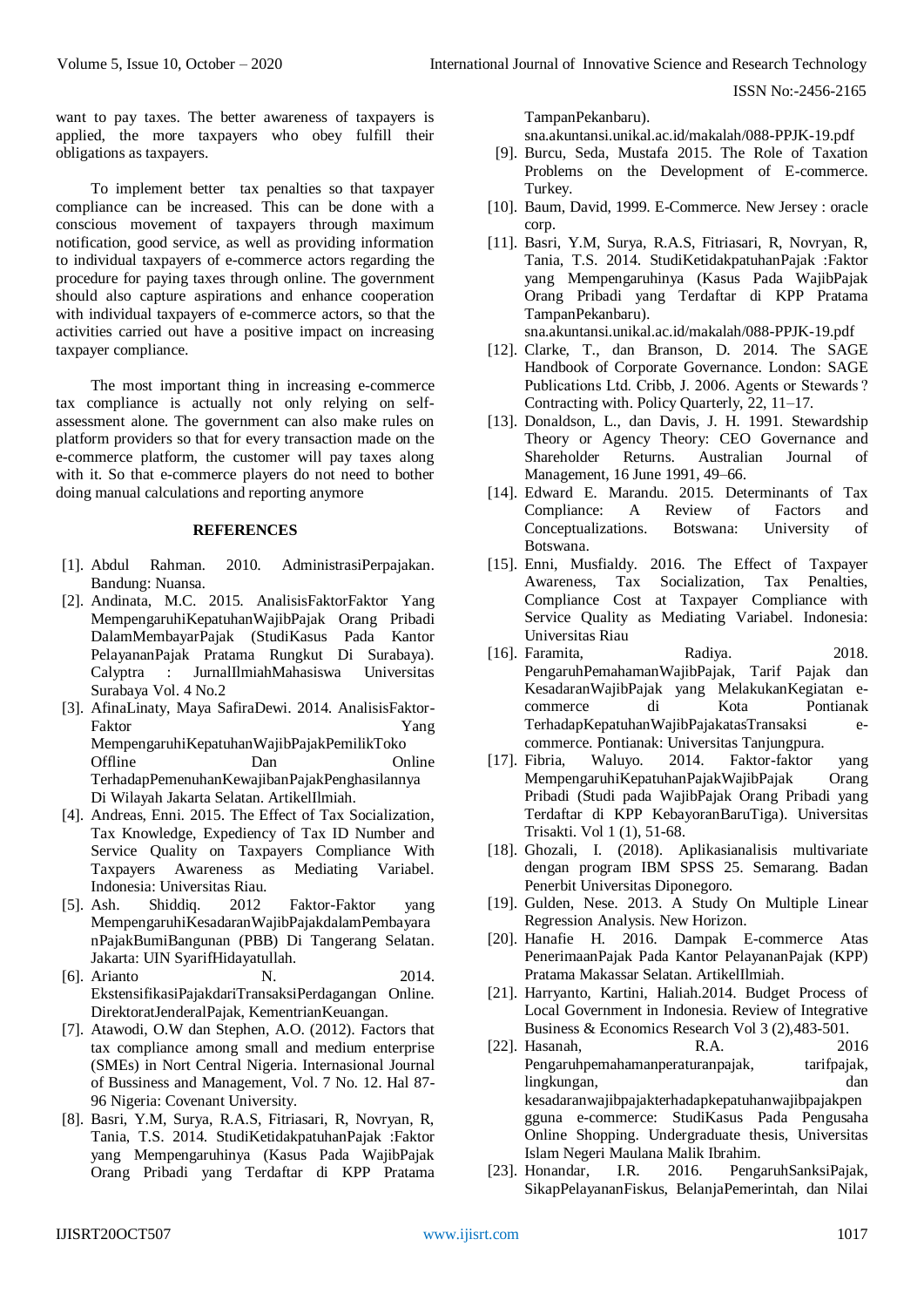Etika Terhadap Tingkat KepatuhanWajibPajak Orang Pribadi. Tesis. Yogyakarta: Universitas Gadjah Mada.

- [24]. Ilhamsyah, R, Endang, M.G.W, Dewantara, R.Y. 2016. PengaruhPemahaman dan PengetahuanWajibPajakTentangPeraturanPerpajakan, KesadaranWajibPajak, KualitasPelayanan, dan SanksiPerpajakanterhadapKepatuhanWajibPajakKend araanBermotor (StudiSamsat Kota Malang). JurnalPerpajakan (JEJAK) Vol. 8 No. 1)
- [25]. Istanto, Feri (2010). AnalisisPengaruhPengetahuanTentangPajak, KualitasPelayananPajak, KetegasanSanksiPerpajakan, dan Tingkat Pendidikan TerhadapMotivasiWajibPajakDalamMembayarPajak. Skripsi. Jakarta: UIN SyarifHidayatullah.
- [26]. Iyas. 2011. ImplementasiSistemPenjualan Online Berbasis E-commerce pada Usaha PerumahanGriyaUnik Wanita. Universitas Islam Negeri SyarifHidayatullah Jakarta.
- [27]. James H. Davis, F. David Scoorman dan Lex Donalson. 1997. "Toward a Stewardship Theory of Management." Academy of Management Review Vol. 22, No. 1, page 22¬47, 1997.
- [28]. Jannah, I.N. 2017. PengaruhDimensiKonsekuensiReligiusitas Dan SanksiPerpajakanTerhadapKepatuhanDalamPerpajaka n (Studi Pada KPP Pratama KabupatenBoyolali). Skripsi. FakultasEkonomi dan Bisnis Islam Institut Agama Islam Negeri Surakarta
- [29]. Jatmiko, Agus Nugroho. 2006. PengaruhSikapWajibPajak pada PelaksanaanSanksiDenda, PelayananFiskus, dan KesadaranPerpajakanTerhadapKepatuhanWajibPajak. Tesis. Semarang: Program Studi Magister Akuntansi Universitas Diponegoro.
- [30]. Jayate, R.P.S.E. 2017. PengaruhPengetahuanTentangPajak, SanksiPajak, dan PemeriksaanPajakTerhadapKepatuhanWajibPajak di Kantor Wilayah DirektoratJenderalPajak Daerah Istimewa Yogyakarta Tahun 2016. Skripsi. FakultasEkonomi Universitas Negeri Yogyakarta
- [31]. John W. Dichaut and Kevin A. McCabe. 1997. "The Behavioral Foundations of Stewardship Accounting and a Proposed Program of Research: What is Accountability?". Behavioral Research in Accounting Vol. 9.
- [32]. Kundalini, P. 2016. PengaruhKesadaranWajibPajak dan

PelayananPegawaiPajakTerhadapKepatuhanWajibPaja Pada Kantor PelayananPajak Pratama KabupatenTemanggungTahun 2015. Yogyakarta: Universitas Negeri Yogyakarta

- [33]. Lavenia, Waluyo. AnalisisFaktor-Faktor Yang MempengaruhiPerilakuWajibPajakTerhadapPengguna an E-Filing (Studi Di Wilayah Kpp Pratama Kosambi). Universitas Multimedia Nusantara.
- [34]. Lovihan, Siska. 2014 .PengaruhKesadaranMembayarPajak,Pengetahuan Dan PemahamanPeraturanPerpajakan,DanKualitasLayanan TerhadapKemauanMembayarPajakWajib Orang Pribadi Di Kota Tomohon.
- [35]. Mulijadi, Nadia. 2017. Pengaruh Tingkat Pengetahuan Para Pemilik E-commerce Di Kota Bandung MengenaiPeraturanPajak Atas Transaksi E-commerce Terhadap Tingkat KepatuhanPembayaranPajak Atas Transaksi E-commerce. Universitas KatholikParahyangan.
- [36]. Nathania C., Mangoting Y. 2013. Perlakuan PPN Atas Transaksi E-commerce. Vol. 3, No. 2.
- [37]. Nilgum, Betul, Dilek. 2014. Factors Affecting Tax Compliance of Taxpayers: The Role of Tax Officer The Case of Istanbul and Canakkale. Turkey.
- [38]. Norman D. Nowak, 2007. Tax Administration: Theory and Practice. Jakarta: Salembaempat.
- [39]. NurlisIslamiah Kamil, 2015. The Effect of Taxpayer awareness, Knowledge, Tax Penalties and Tax Authorities Service on the Tax Compliance: (Survey on the Individual Taxpayer at Jabodetabek& Bandung).
- [40]. Pris, A. (2010). Dampakdimensikeadilanpajakterhadaptingkatkepatuha nwajibpajak badan. Skripsi. FakultasEkonomi. Universitas Diponegoro. Semarang
- [41]. Prasetyo, F. 2006. AnalisisFaktor-Faktor Yang MempengaruhiPemilik Usaha Kecil MenengahDalamPelaporanKewajibanPerpajakan Di Daerah Jogjakarta (StudiKasus Pada Usaha Coffee Shop Di Daerah Jogjakarta). Universitas Islam Indonesia Yogyakarta.
- [42]. Puspawati, D. 2016. StudiKualitatifWajibPajak Orang Pribadi PengusahaTertentuUntukMelakukanPembayaranPajak PenghasilanPPh (StudiKasus pada Pelaku Social Commerce).
- [43]. Pranata M.A., Darma G.S. 2014. Strategi Penerapan Ecommerce DalamMeningkatkanKeunggulanBersaing. Volume 11, No. 1. Bali.
- [44]. Ria Prasasti. 2017. PengaruhPengetahuanTentangPajak, SanksiPajak, Dan PemeriksaanPajakTerhadapKepatuhanWajibPajak Di Kantor Wilayah DirektoratJenderalPajak Daerah Istimewa Yogyakarta Tahun 2016. Undergraduate Thesis. Yogyakarta: Universitas Negeri Yogyakarta
- [45]. Rifa A.H, 2016. PengaruhPemahamanPeraturanPajak, Tarif Pajak, Lingkungan, KesadaranWajibPajakTerhadapKepatuhanWajibPajak Pengguna E-commerce.
- [46]. Riyanto T.H. 2012. Faktor-Faktor yang MempengaruhiKepatuhanWajibPajak Di KPP Jakarta Tahun 2009-2011. Tesis. Jakarta: Universitas Trisakti.
- [47]. Roopa, Rani. 2012. Quiestionnaire Designing for a Survey. India
- [48]. SafriNurmantu. 2010. PengantarPerpajakan. Jakarta: Kelompok Yayasan Obor. Rahayu, Siti Kurnia, 2010. Perpajakan Indonesia: Konsep dan Aspek Formal.
- [49]. Sapiadi, Doni. (2013). PengaruhKualitasPelayananPajak, SanksiPajak dan KesadaranWajibPajakTerhadapKepatuhanWajibPajak dalamMembayar PBB pada KecamatanSelupu Rejang. Padang: Universitas Negeri Padang.
- [50]. Siamena E, Sabijono H, Warongan J.D.L. 2017.Pengaruh SanksiPerpajakan dan